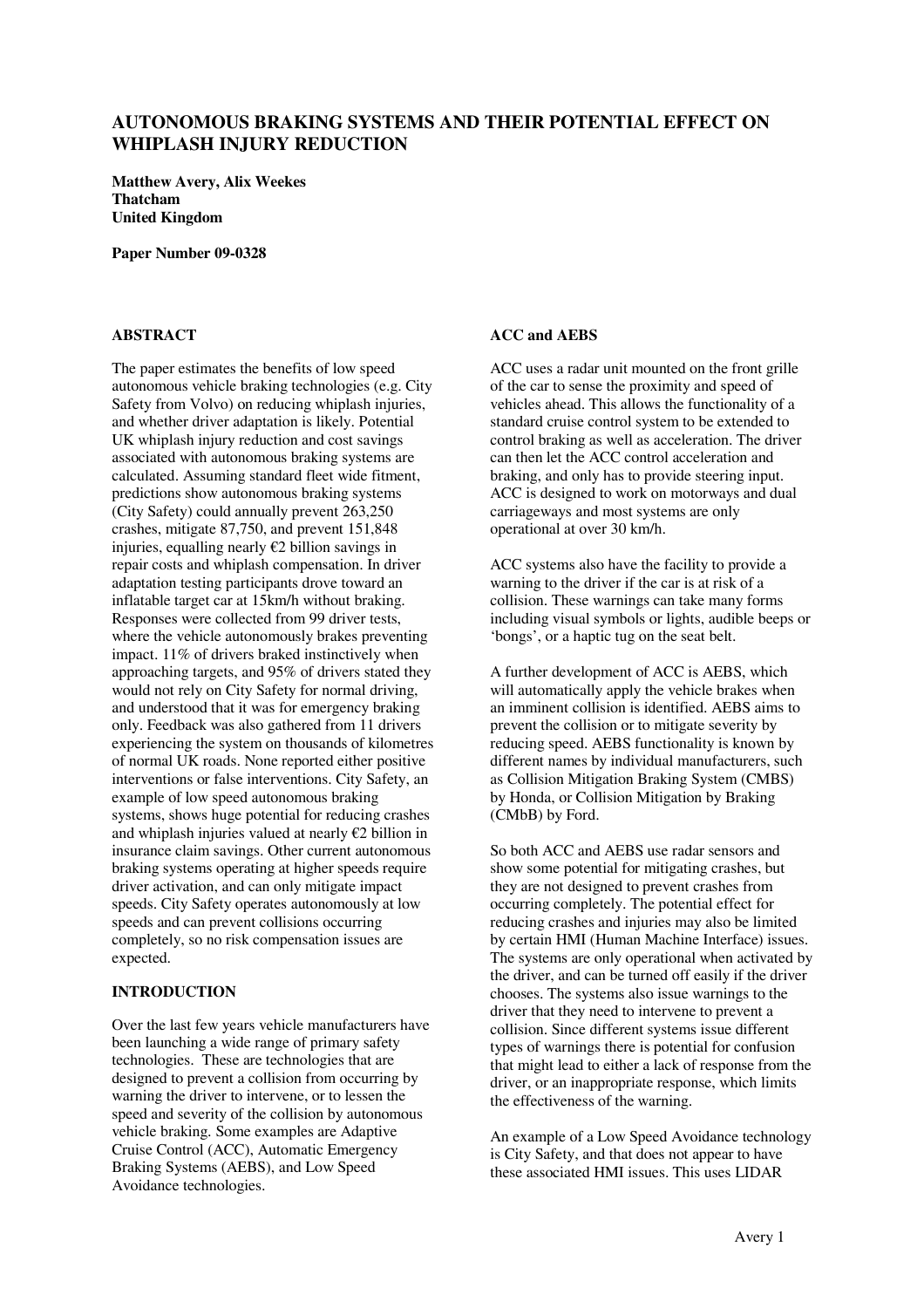(**Li**ght **D**etection **a**nd **R**anging) sensors, which is an optical remote sensing technology that measures properties of scattered light (laser) to find range information of a distant target (vehicle in front). These LIDAR sensors are mounted behind the windscreen and scan the road ahead for approximately 6m. In a situation with a likely collision, the system will pre-charge the brakes to give a faster response if the driver does brake. Should the driver still fail to brake in an imminent collision situation, automatic braking power up to  $5m/s<sup>2</sup>$  is applied, and throttle control by the driver is disconnected. In tests at speeds up to 22 km/h undertaken by Thatcham a car fitted with the City Safety system successfully prevented contact with another car. At speeds of up to 30 km/h the system is able to mitigate collisions by 50%. The system is active for speeds up to 30 km/h. To prevent drivers from adapting their normal driving to the system the design of the system is intended to give a harsh/unpleasant braking sensation. The system is not operational against on-coming traffic, and is operational against stationery or moving traffic. The system calculates that the driver is taking evasive action if they give a large steering, throttle, or brake input, and the system is therefore overridden by the driver.

By default the system is always turned on when the vehicle starts, so it is always on and able to activate to mitigate/prevent a collision. Once the system has operated the driver is given a display notice, but there is no warning given prior to intervention of City Safety. It is not possible to give a driver warning of a potential collision since there is not enough time available once a collision risk is identified. Because City Safety is always turned on, and because it has no warnings, the HMI issues associated with ACC and AEBS are not problems for City Safety.

The City Safety system was launched as standard at the end of 2008 on the Volvo XC60, and it is expected to be fitted on other models from Volvo as well as other manufacturers. However it will still be a number of years before enough evidence can be gathered about the effectiveness of City Safety in the real world to form a conclusion as to its potential for crash and injury prevention. This paper outlines estimates of crash reduction and cost savings offered by City Safety. It also presents two preliminary studies that have aimed to investigate whether drivers are likely to adapt their driving habits to the City Safety system by relying on its crash prevention technology, with the risk that they consequently negate any advantages offered by the system by paying less attention to the road.

## **POTENTIAL CITY SAFETY EFFECTIVENESS ESTIMATES**

Since City Safety is designed to prevent low speed collisions, it shows potential for reducing not only these crashes and the associated repair costs, but also whiplash injuries and costs. The main focus of whiplash injury reduction countermeasures has been with better seat design. Data indicates that 75% of all crashes occur below 30 Km/h [1] with the front to rear end crash at intersections being the most prevalent. British insurers report a cost in excess of €3 billion annually in the United Kingdom due to whiplash [2]. In Sweden 70% of all injuries leading to disability are due to whiplash injuries [3]. According to Watanabe [4] et al. 43.5% of all injuries from vehicle crashes were from rear impacts, and approximately 90% of these injuries were to the neck. Whiplash is an AIS 1+ injury and the vast majority of occupants who suffer initial soft tissue neck injuries typically recover fully, although around 10% of the occupants with initial neck injury symptoms continued to have symptoms after one year [5,6,7]. However collision avoidance technology offers a huge potential to avoid the sorts of collisions that typically cause whiplash injuries.

Based on dose-response models Kullgren [8] has made estimates of the effectiveness of City Safety, which indicates a 60% reduction in injured occupants. It is only possible to make estimates of the effectiveness of the system for preventing crashes at present, with only a small number of vehicles in the fleet fitted with the system. Once a greater number of vehicles can be found on the road in the real world it will be possible assess the effectiveness of the system in detail. However by identifying those typical crash scenarios where the system can be expected to have benefit, it is possible to make some estimates of the potential savings in crash reduction, both in terms of damage and injury costs.

## **Potential Crash Reduction**

Although there are many well established crash frequency databases, such as GIDAS or CCIS, most of the criteria for inclusion relate to serious injures and typically require Police involvement or tow-aways. When comparing these to insurance statistics it is clear that the total amount of all crashes is far higher than the established databases report. The types of crash and direction of impact also tend to differ considerably. Overall there is a huge amount of under reporting is present in most published crash data sets when considering whiplash injuries or non-injury crashes handled by insurers. For example the Department for Transport reported 247,780 casualties on UK roads in 2007 [9], and yet there are around 2.7 million motor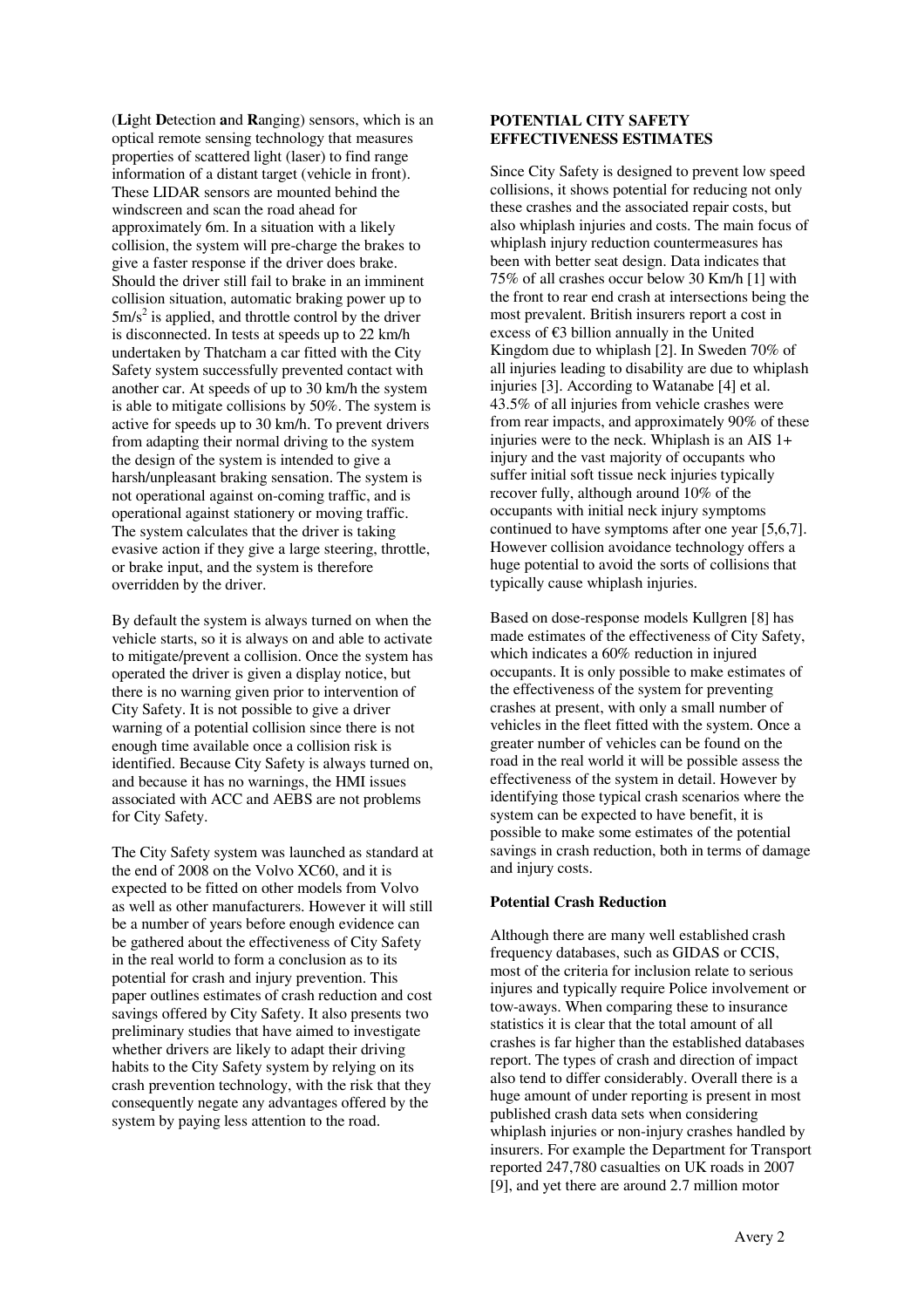crashes resulting in an insurance claim annually in the UK [10].

Estimates of the effectiveness of City Safety for reducing all crashes (not just casualties) can be generated from the insurance claims data. These estimates assume a fleet wide fitment of City Safety. According to analysis of motor insurance claims data, around 26% of claims are for rear-end impacts where one vehicle runs into the back of another [11]. This represents 702,000 crashes from the 2.7 million motor crashes that result in an insurance claim [10]. Many of these crashes occur at intersections, junctions and traffic islands and result from poor driver attention. Most of these crashes occur at low speed (under 30km/h) in the speed range where City Safety is active. City Safety is designed to specifically operate on rearend impacts, but it could also have a positive effect in other crash types. Effectiveness estimates for City Safety are therefore only focussed on the front-into-rear impact scenario.

Research [12] has shown that in a front-into-rear collision situation 50% of drivers will respond by applying braking. When City safety detects that the driver is braking it will disengage since the driver is in control. However for the other 351,000 crashes (50%) the driver will not brake and the system could therefore help to prevent or mitigate the crash. Previous estimates were made by the authors in [13]. These were more cautious estimates based on only 30% of drivers no applying braking [14], rather than the 50% [12] used in this paper to show the greater potential effectiveness.

Over 75% of crashes are at speeds under 30 km/h [1]. This data suggests that for the 263,250 crashes that are under 30 km/h City Safety could help to prevent the impact from occurring completely, and for the other 87,750 crashes it could help to mitigate the severity (speed) of the impact.

According to crash repair costs analysis [15] the average repair cost per vehicle is €1,868 making a total repair cost of  $\epsilon$ 3,736 per crash. So for the 263,250 crashes under 30km/h that City Safety could help to prevent this equates to a saving of €983,502,000. For the 87,750 higher speed crashes it is assumed that City Safety lowers the crash speed and consequently the repair costs are brought down to the average level of €3,736 per crash, equating to a saving of  $\epsilon$ 327,834,000. This gives a total saving of approximately  $E1.3$  billion, as summarised in Table 1.

#### **Table 1. Summary of Estimated Crash Repair Cost Savings from City Safety**

|                                                | Crash<br>prevention       | Crash<br>mitigation   |
|------------------------------------------------|---------------------------|-----------------------|
| $%$ of crashes<br>over/under<br>30km/h         | $75\%$ under<br>$30$ km/h | $25\%$ over<br>30km/h |
| Number of<br>crashes without<br>driver braking | 263,250                   | 87,750                |
| Average crash<br>repair cost                   | €3,736                    | €3,736                |
| Sub-total repair<br>cost savings               | €983,502,000              | €327,834,000          |
| Total repair cost<br>saving                    | €1.3 billion              |                       |

#### **Potential Whiplash Injury Reduction**

Whiplash is a high cost burden to both the motor insurers, all those who purchase motor insurance and the wider society in general. Costs in excess of £2 billion are reported annually by British insurers due to whiplash [2]. Statistics from the Comité Européen des Assurances [16] show that four countries have a very high rate of claims for whiplash injuries, including the United Kingdom (76% of bodily injuries), Italy (66%), Norway (53%), and Germany (47%). Average claims costs linked to cervical trauma can be very high, for example Switzerland has the highest average cost per claim [16] with approximately  $\epsilon$ 35,000 per claim, followed by the Netherlands ( $\epsilon$ 16,500), and Norway (€6,050).

The annually UK has 432,000 whiplash injury insurance claims [17]. Analysis by Thatcham of whiplash injury claims cases [18] reveals that 70% of whiplash claims come from front impacts and rear impacts, which equates to 303,696 whiplash injuries.

Until now there have been no technologies to prevent or mitigate whiplash injuries in frontal collisions. City Safety is the first technology that offers any potential to tackle the issue of frontal whiplash, and can prevent this injury from occurring at low speeds which is an important contribution to reducing the societal burden of whiplash.

In order to calculate the possible effect on whiplash frequency the same method of estimates was used to calculate the efficacy of the City Safety system. With acceptance criteria of low speed rear end crashes where the striking car does not brake (50%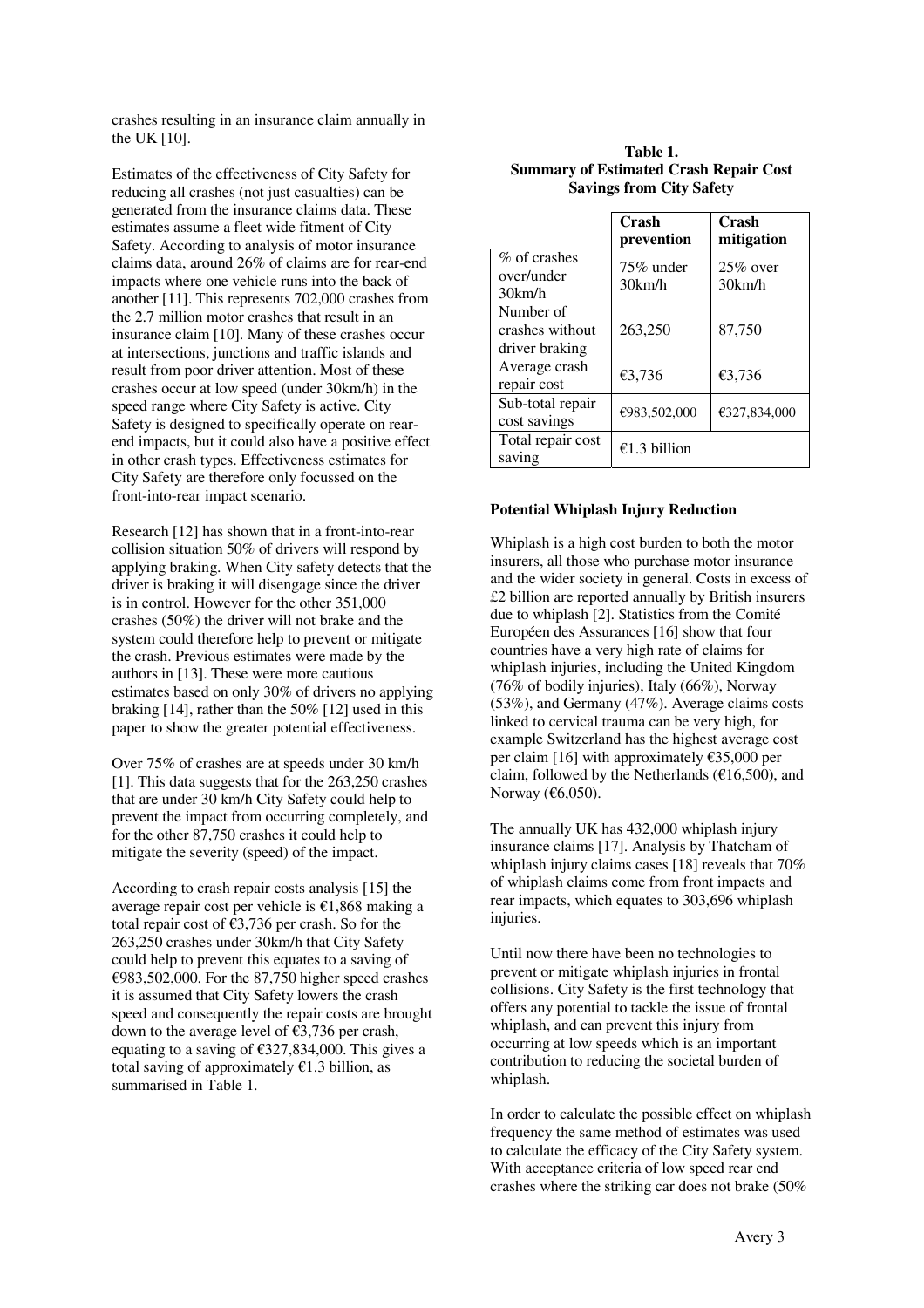of crashes) 151,848 whiplash injuries would be saved.

The average whiplash claim cost is  $\epsilon$ 4,000 [2]. This equates to an estimated cost saving of  $\epsilon$ 607,392,000 for the 151,848 whiplash injuries that could be saved by City Safety. Combined with the repair cost savings of  $E1.3$  billion, a City Safety equipped fleet could potentially reduce Insurance Claims by nearly  $E2$  billion annually.

## **Driver adaptation**

The potential effectiveness of any automatic braking system like the City Safety system depends upon whether a driver will adapt and rely on it, negating any crash reduction potential. There are progressively more and more automotive primary safety technologies coming onto the market from increasing numbers of manufacturers, including technologies offering similar automatic braking systems to City Safety. However there is little commonality between the different systems in terms of functionality and system operation. The introduction of these new systems raises a number of important questions. Will drivers understand the meaning of a warning when it is given, what the warning is referring to, and its criticality? More importantly will they react appropriately? Will drivers adapt to these technologies reducing any safety benefits that may have been available? In a worse situation, if one vehicle usually indicates a non-critical occurrence such as low fuel, in another vehicle a similar warning may indicate an imminent collision. Such misunderstandings could be potentially fatal.

Two test types were undertaken on the City Safety system. The first test involved creating a collision scenario that is prevented by the system. The second test type was normal driving on public roads with the system operational, followed by questionnaires used to investigate drivers' reactions and opinions of the system.

# **DRIVER COLLISION ASSESSMENT TEST**

## **Method**

The participants drove the test car toward an inflatable target car at 16km/h (10m.p.h.) without braking. The City Safety system autonomously braked the vehicle so preventing the impact. To avoid risk of damage to vehicles or injury to participants an inflatable target was used. The inflatable target was a life sized representation of a car to elicit the appropriate response from the driver – many people were frightened by its realistic dimensions. Prior demonstrations of the system using traffic cones revealed that whilst the

system was activated correctly, driving toward the traffic cones did not alert the driver in a realistic manner because it did not resemble a real crash situation. The realistic size and shape of the inflatable car aids the drivers understanding of the situation, and so gives a more realistic response.

The collision assessment tests were carried out on a test track. The driver was asked to drive normally toward the stationery inflatable car at the required speed, but not brake (see Figure 1). The test conditions and timings varied, for example some tests were in the rain with the windscreen wiper system in operation, some in normal dry daylight conditions, and some in partial darkness.

There were 99 participant drivers. Participants were aged from 20 to 70 years, and all of them were qualified to drive in the UK. Not all participants were from the UK, with 10% from other countries internationally. Most drivers were asked to complete the survey immediately after completion of the test, and some were given chance to reflect upon their experience.



**Figure 1. Driver Collision Assessment Test.** 

## **Results**

Only 4% of drivers believed prior to the test that the car would not actually brake. 37% of drivers had seen the system operate for another driver so believed that the car would brake automatically. 59% of drivers believed prior to the test that the car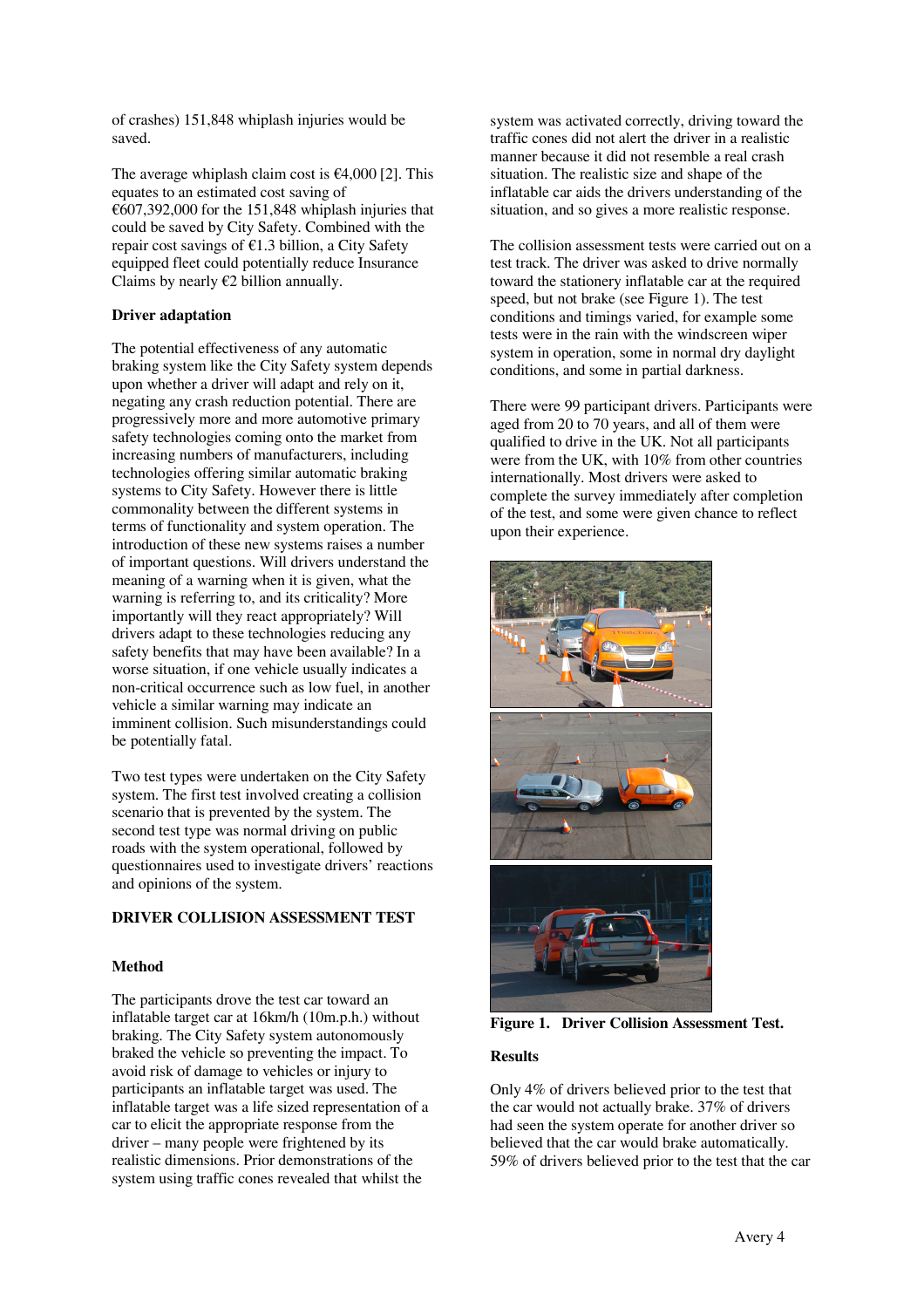would brake without having seen it operate previously.

67% of drivers felt the urge to apply the brakes as they approached the target balloon car and did not act upon it. 11% of drivers felt the urge to brake and actually applied braking by pressing the brake pedal. Some of these drivers actually had to repeat the test several times in order to overcome their instinctive fear of a collision and their consequent urge to apply braking. 22% of drivers did not feel any urge to brake as they approached the target.



**Figure 2. Drivers urge to brake in response to collision situation.** 

Assuming that they could afford it, 93% of drivers said that they would choose to have City Safety fitted on a car that they were purchasing.

Drivers were asked if they would rely on the City Safety system to brake for them during normal driving conditions i.e. that they would adapt their driving style to incorporate the functionality of the system. Only 5% of drivers stated that they would rely on City Safety during normal driving. 95% of drivers stated that they would not rely on City Safety during normal driving, and that it was only for automatic braking in emergency situations if the driver was distracted.

## **Discussion**

The collision assessment survey results from drivers reveal a strong trend indicating that they are unlikely to adapt their driving style to a City Safety type system, and allow the system to brake for them. 78% of drivers felt the urge to brake when approaching the target and 95% of drivers stated that they would not rely on the system during normal driving. Driver adaptation to the City Safety system therefore seems highly unlikely.

There was also a group of non-participants i.e. those drivers who refused to participate. They were so afraid of relinquishing control of the vehicle

braking to the vehicle that they would not participate in the collision assessment test. This also confirms the trend that drivers are unlikely to adapt their driving style to rely on the system to brake for them in normal driving. These 5 drivers' responses are not counted in the analysis of the 99 drivers who did participate in the tests.

2 drivers commented on their perceived increased risk of a rear-end impact in additional comments on the survey. Their concern was that the car behind would be more likely to run into the rear of their car when City Safety braked suddenly. These drivers were informed that City Safety cannot apply more braking force than the driver so cars autonomous braking is merely replacing that of the driver. If the car does not have City Safety fitted and the driver does not brake there would inevitably be a crash, consequently leaving the person travelling behind little time to respond either since no brake lights would show. The autonomous braking of City Safety activating the brake lights could indeed help to warn any following drivers earlier, hence adding to the potential benefit of the system.

#### **ROAD DRIVING TEST**

#### **Method**

Participants were loaned the test vehicle shown in Figure 3 for a period of up to one week to allow familiarisation with the controls. The test car was an S80 loaned by Volvo that was retro-fitted with the City Safety system for purposes of the research. The system is only fitted to new cars, and was launched on the XC60 in November 2008.



LIDAR sensor unit

**Figure 3. Road driving test vehicle fitted with City Safety.** 

The drivers used the car for normal road driving within the UK on varying urban and inter-urban journeys. Feedback was gathered from 11 drivers who regularly travel high mileages. The mileage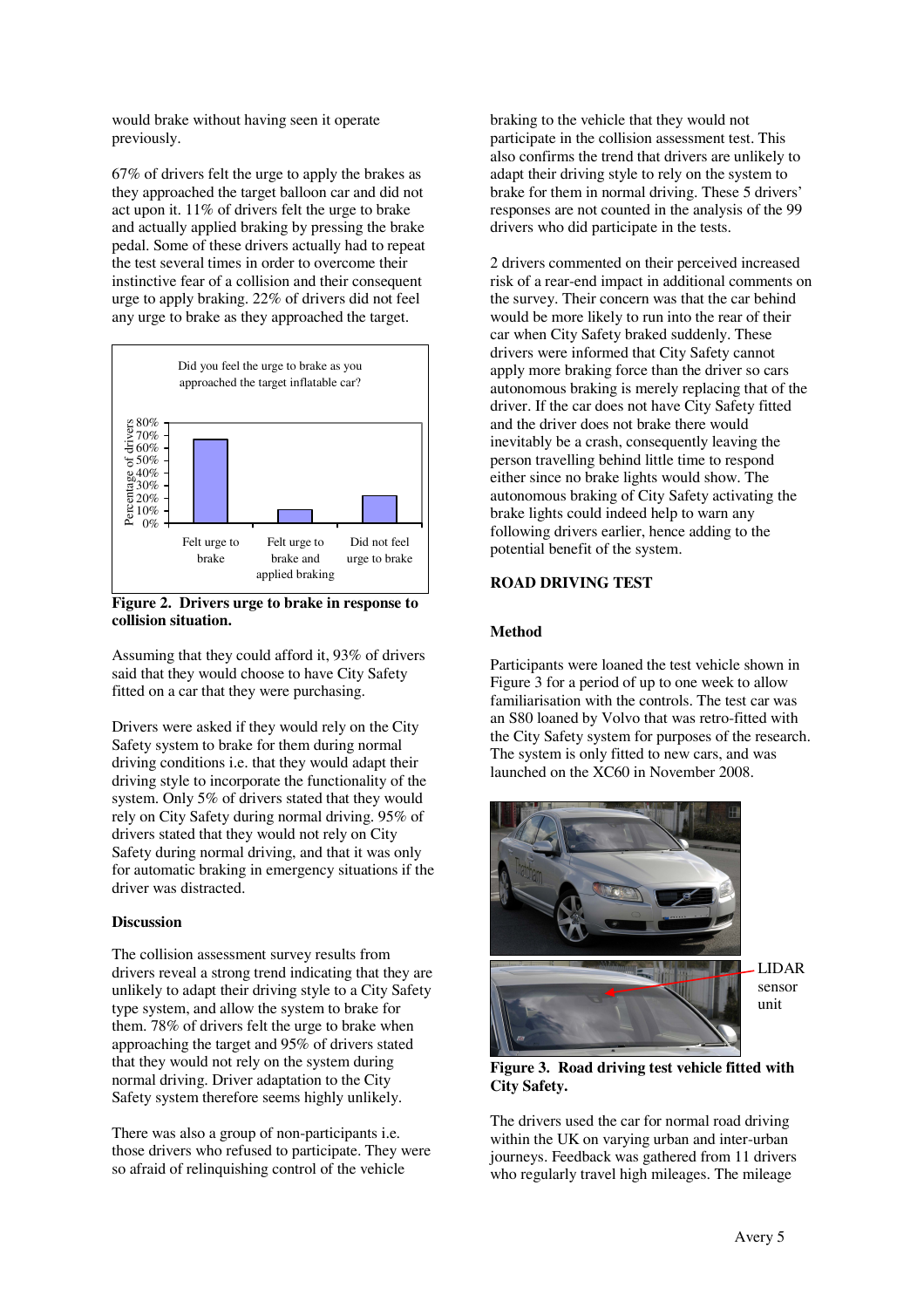travelled included an equal split between motorways as well as urban and rural roads, all of which were normal UK roads, for a combined distance of over 20,000 kilometres. Participants were aged between 25 and 55 years old, and all held full driving licences.

## **Results**

During the road driving trials all the 11 drivers had the City Safety system operational, since it could not be de-activated on the test vehicle. For all drivers, no positive interventions of the City Safety system were reported, and no false interventions either.

50% of drivers reported that they felt safer than usual knowing that they were driving the car fitted with City Safety that had the capability of preventing a low speed collision. 30% felt no different driving the test vehicle compared to their usual driving. 10% of drivers felt more confident driving the car fitted with City Safety, and the remaining 10% felt more nervous.



**Figure 4. How drivers felt whilst driving car fitted with City Safety on normal UK roads.** 

Only 2 of the drivers were aware of the system whilst driving. These drivers were conscious that they could see the components of the system or they were monitoring whether the system was operating. The majority of drivers (82%) were not aware of the system during normal driving, so it was in the background and did not distract them.

## **Discussion**

None of the drivers encountered an emergency situation where the system would activate, so the City Safety system did not actually intervene for any drivers during their road trials. None of the drivers encountered a situation where City Safety was required to prevent a collision. Furthermore there were no false interventions. False interventions could annoy drivers and lead them to mistrust such technologies preventing their widespread adoption in the vehicle fleet, so the lack of false interventions in this study is an important finding.

The majority of the participant drivers reported that they felt safer, or no different to normal, driving when using the system. This indicates that most drivers were content with City Safety on their car. The 2 road drivers who were aware of the system during normal driving noticed it because of the prototypical nature of the equipment fitted onto the loan vehicle's windscreen with visible components and wiring. Production vehicles have the system sensors cosmetically encased and will consequently be less noticeable.

#### **CONCLUSIONS**

In order to identify an impending low speed impact the City Safety system uses a LIDAR sensor mounted in the front windscreen. The car brakes are automatically applied when an imminent collision is identified. The automatic braking can prevent an impact under 15 km/h and can mitigate an impact between 15 and 30 km/h. The City Safety system prevents common low speed crashes where whiplash typically occurs. It shows potential for reducing the burden on the wider society as well as insurers. The UK estimates presented indicate the system could affect 351,000 crashes annually by preventing or mitigating the crash. The estimates show that City Safety could also save over 150,000 crashes involving whiplash injuries. This equates to an estimated cost saving of nearly €2 billion.

Studies of driver responses in normal road driving showed no interventions of the system, including no false activations. Collision prevention testing involved drivers driving toward an inflatable target car resulting in automatic application of the brakes to prevent an impact. In these collision assessment tests the majority of drivers felt the instinctive urge to brake in response to the collision situation that was created. Drivers also stated that they understood that the system is designed for emergency situations only and they would not rely upon the system in normal driving. This driver study indicates that driver adaptation to the City Safety system seems unlikely.

The City Safety system appears to offer significant benefits to all drivers in preventing the most common sort of impacts. The system is low cost and can be readily made available across a new car fleet. Estimates presented in this paper indicate that significant reductions in injuries and repair costs are possible. Due to the late activation of the system in the collision process and the harsh and unpleasant emergency braking applied, an